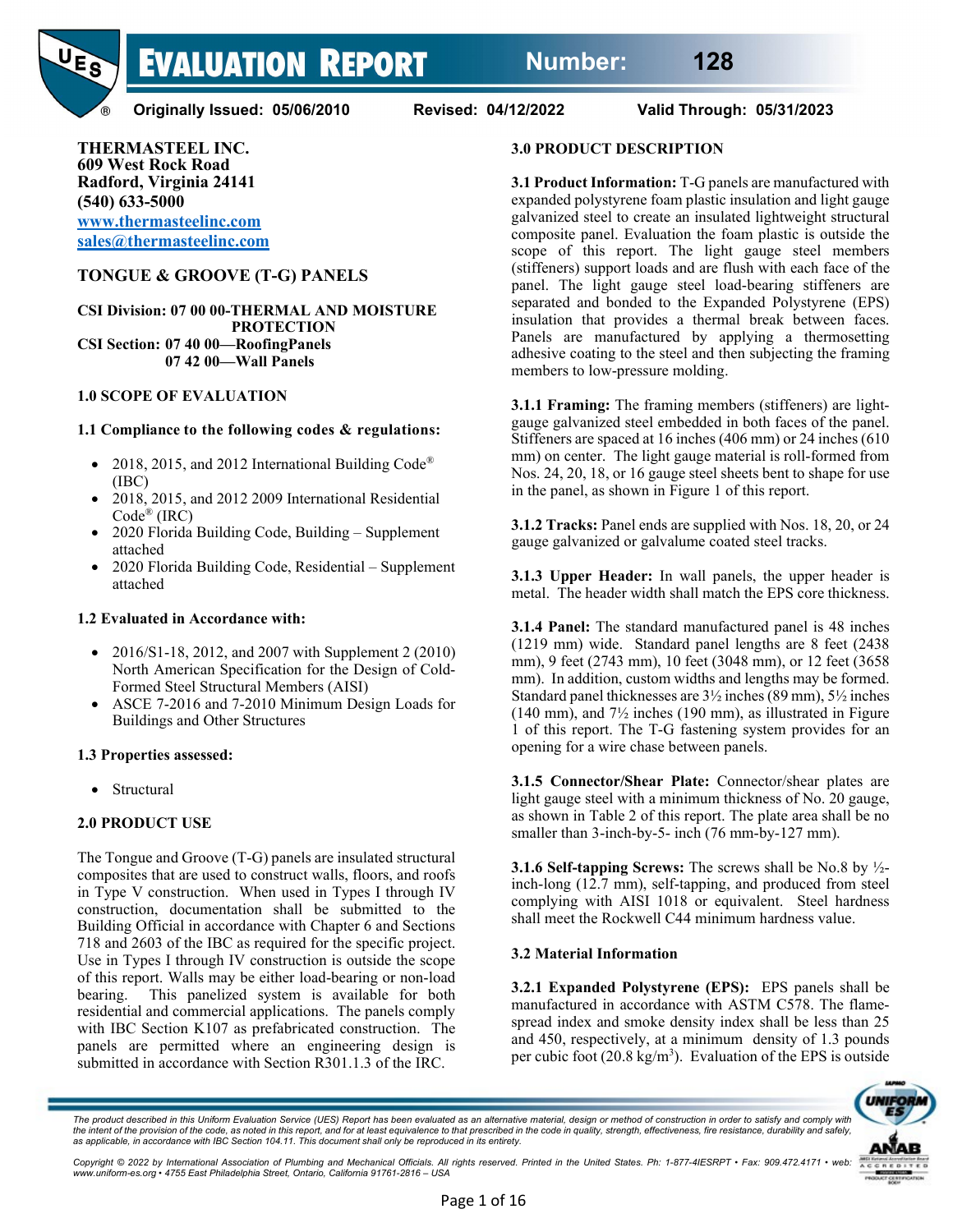

**Originally Issued: 05/06/2010 Revised: 04/12/2022 Valid Through: 05/31/2023** 

the scope of this report. EPS panel density varies with thickness, as summarized in Table 1 of this report.

| <b>TABLE 1—EPS Densities</b> |  |
|------------------------------|--|
|------------------------------|--|

| <b>Thickness</b> |     |                  | <b>Density</b> |                  |      |  |
|------------------|-----|------------------|----------------|------------------|------|--|
|                  |     | <b>Minimum</b>   |                | <b>Nominal</b>   |      |  |
| <b>Inches</b>    | mm) | Pcf <sup>a</sup> | <b>g/l)</b> b  | Pcf <sup>a</sup> | m  b |  |
| 3.5              | 89  | 1.25             | 20             | 1.50             | 24.0 |  |
| 5.5              | 140 | 0.9              | 14             | 1.0              | 16   |  |
| 7.5              | 190 | 0.9              | 14             | $10^{\circ}$     | 16   |  |

<sup>a</sup>pounds per cubic foot b <sup>b</sup>grams per liter

**3.2.2 Panel Steel:** All steel members shall be manufactured in accordance with ASTM A653 SS, Grade 37, and coated with ASTM A924 G60 galvanizing/galvalume. In this evaluation report, steel thickness refers to the minimum uncoated base-metal thickness. The design thickness is based on AISI uncoated values, as noted in Table 2 of this report.

**TABLE 2—Light Gauge Metal Coil Thickness (inches)**

|       | <b>Uncoated</b> |                |                       | <b>Coated (Galvanized)</b> |         |
|-------|-----------------|----------------|-----------------------|----------------------------|---------|
| Gauge | <b>Minimum</b>  | <b>Nominal</b> | <b>AISI</b><br>Design | Abs<br>min                 | Nominal |
| 24    | 0.0209          | 0.0239         | 0.022                 | 0.0236                     | 0.0276  |
| 22    | 0.0269          | 0.0299         | 0.0283                | 0.0296                     | 0.0336  |
| 20    | 0.0329          | 0.0359         | 0.0346                | 0.0356                     | 0.0396  |
| 18    | 0.0428          | 0.0478         | 0.0451                | 0.0466                     | 0.0516  |
| 16    | 0.0538          | 0.0598         | 0.0566                | 0.0575                     | 0.0635  |

**3.2.3 Thermosetting Adhesive:** A Thermosetting neoprene/phenol adhesive is applied to steel stiffeners and tracks prior to molding the panel.

#### **4.0 DESIGN AND INSTALLATION**

#### **4.1 Design**

**4.1.1 Design Loads:** Design loads shall be determined in accordance with the applicable code and manufacturer's design manual. The design may be based on Allowable Stress Design (ASD) or Load Resistance Factor Design (LRFD). Both the allowable design load and the load causing failure are provided in load Tables 3 through 9 of this report. These two types of loadings are consistent with the IBC and are provided to give the designer a choice.

**4.1.1.1 Wall Bearing Loads:** Axial compressive Loads may act on a wall panel as a point load (lbs), or distributed load (lbs/ft). Table 3 of this report shows allowable (ASD) or capacity (LRFD) of a point load acting on two stiffeners or studs (one on each face) of a panel. If a point load is between stiffeners, the top plate shall be sized for the location of the load on the plate.

**4.1.1.2 Transverse Loads:** Panels may be used to support floor or roof loads. Tables 4 through 9 of this report provide uniformly distributed transverse allowable (ASD) and failure (LRFD) loads. Single span deflections for service live loads are also given.

**4.1.1.3 Shear Racking Loads:** Panels resist seismic and wind through shear. ASTM E72 shear racking tests were conducted on both single panel and double panel (96-inch) widths. Shear racking resistance values in Tables 10 to 14 of this report are based on no gravity loads. These tables account for wall failure (yielding, local buckling, or lateral buckling) of the studs at the leading edge (a strength criterion) and an IBC code racking limit (a service limit). Axial compressive strength (LRFD) or allowable load (ASD) at leading edge studs are provided in Table 16 of this report. The tables provide both LRFD and ASD provisions for checking the strength of the panel. The racking limit between floors is h/50 (0.02h) where h is the height between floors. These tables also provide an allowable racking shear and shear stiffness so the IBC code racking deformation limits may be met. Code-based gravity and (seismic or wind) load combinations shall be checked for the leading stud. This reaction shall meet Equations EQ-1 and EQ-2 in which the subscript "a" is allowable and "n" is nominal.

$$
\text{ASD:} \quad R_c \le R_a \tag{EQ-1}
$$

$$
LRFD: (R_u = R_c) \leq \phi R_n
$$
 (EQ-2)

**4.1.1.4 Load Interaction:** If loading conditions result in a simultaneously applied axial and transverse load, the Equations EQ-3 or EQ-4 shall be used:

ASD: 
$$
\left(\frac{p}{p_a}\right) + \left(\frac{w}{w_a}\right) \le 1
$$
 (EQ-3)  
LRFD:  $\left(\frac{p_u}{\varphi p_n}\right) + \left(\frac{w_u}{\varphi w_n}\right) \le 1$  (EQ-4)

The axial compressive loads may be either distributed or a point load; p is an axial load and w is a transverse load. The subscript "a" is allowable, "n" is nominal, and "u" is factored.

**4.1.1.5 In-Plane Loads:** Panels may be used to resist inplane shear in all seismic design categories. Panels may be light-frame load-bearing or light-frame non-load bearing elements. The design coefficients and factors for seismic force resisting systems shall be as shown in Table 15 of this report.

**4.1.2 Limitations of the Load Tables:** Tabulated loads listed in the load tables may be used for shorter spans or shorter heights. Extrapolation of panel lengths is outside the scope of this report. The EPS minimum density for 3.5-inch-thick  $(88.9 \text{ mm})$  structural panels is 1.5 pcf  $(24 \text{ kg/m}^3)$ .

**4.1.3 Scope:** Other supporting elements typically used to brace against design loads such as siding, wood structural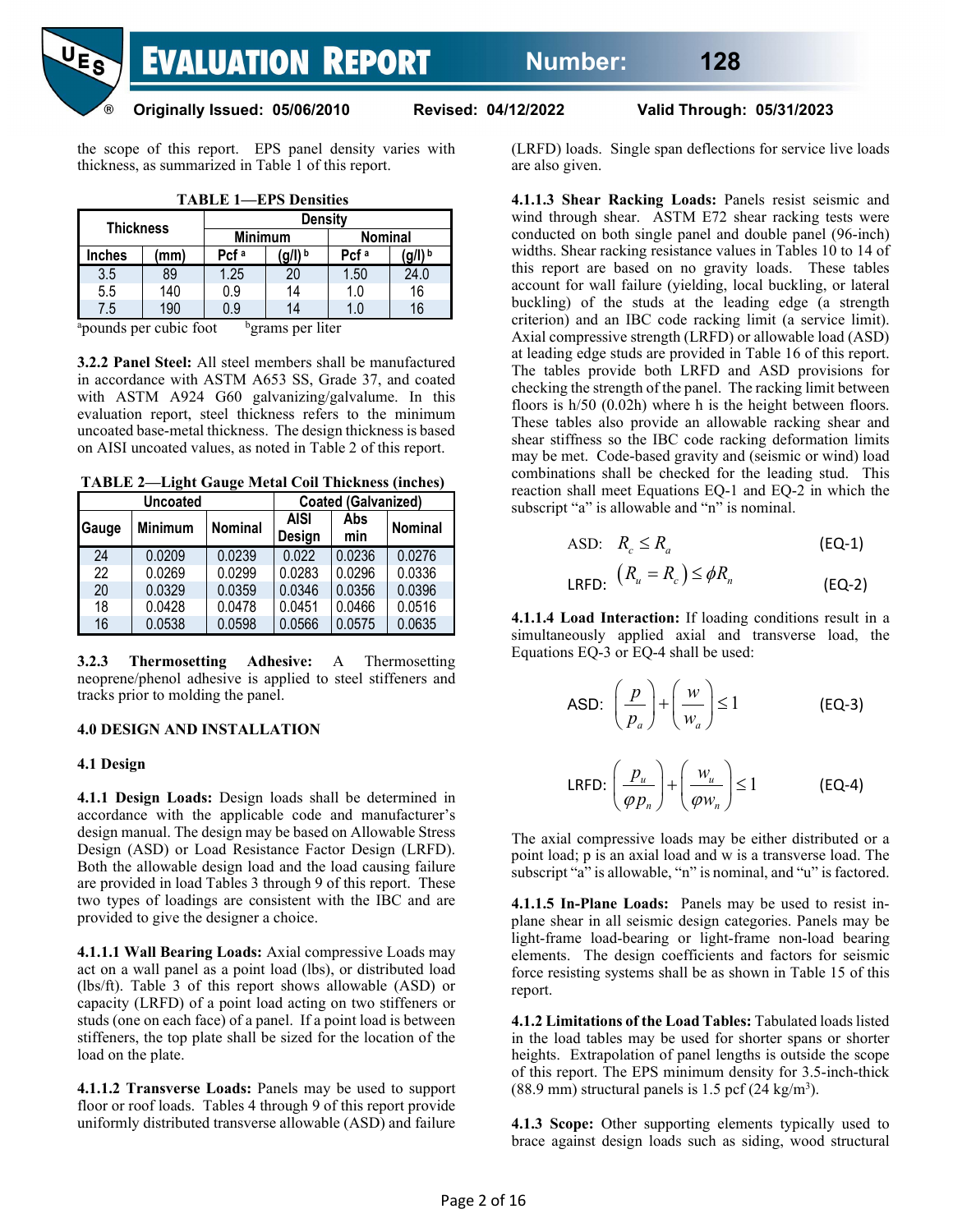**Number: 128**

**EVALUATION REPORT** 

**Originally Issued: 05/06/2010 Revised: 04/12/2022 Valid Through: 05/31/2023**

sheathing (OSB or Plywood), and gypsum board are outside the scope of this report.

 $^{\circledR}$ 

**4.2 Installation:** Panels shall be installed in accordance with the items listed in this report, the manufacturer's installation instructions, and IBC Section 2603. Where conflicts occur, the more restrictive shall govern.

**4.2.1 Panel to Panel Connection:** T-G Panels shall be connected to each other by shear plate connectors. Each panel has a steel channel that runs full length along the edges of the outside and inside facings. The facings butt to the edge of the next panel. A minimum of four equally spaced connector/shear steel plates (maximum spacing of 2 feet-6 inches (762 mm)) shall be attached with three self-tapping screws to each framing member. The connector/shear plate shall be applied on both faces of the panels.

**4.2.2 Corners:** Corners are joined in accordance with the details shown in Figure 2 of this report.

**4.2.3 Exterior and Interior Wall Panels:** Each exterior and interior wall panel shall be attached to the top and bottom tracks with self-tapping screws. Three self-tapping screws shall be provided at inside and outside faces where track and stud (stiffener) intersect. If required, a second top track or wood top plate may be installed.

**4.2.4 Roof and Floor Panels:** Each roof and floor panel shall have an in-plane boundary element field-installed across the width of the top and bottom of the panel similar to the top and bottom tracks of exterior and interior wall panels.

#### **4.2.5 Cladding Attachment**

**4.2.5.1 Exterior Walls:** Exterior wall panels shall be protected with a water-resistive barrier in accordance with IBC Chapter 14. Exterior wall panels shall be protected with a code complying exterior wall covering. The exterior wall coverings shall be installed in accordance with applicable codes and the manufacturer's recommendations. Thermal barriers are required in accordance with Section 5.4 of this report.

**4.2.5.2 Interior Walls:** The interior wall panels shall be covered with an approved interior wall covering. Installation methods shall be approved by the building official and in accordance with the IBC or IRC. Thermal barriers are required in accordance with Section 5.4 of this report.

**4.2.5.3 Roof:** The roof covering, flashing, and underlayment, shall be installed in accordance with IBC Chapter 15 and approved by the building official. Thermal barriers are required in accordance with Section 5.6 of this report. Minimum roof slope shall be in accordance with IBC Chapter 15 or IRC Chapter 9. The roof shall provide for proper drainage.

**4.2.5.4 Floor:** Floor panels shall be covered with an approved floor covering. Installation methods shall be in accordance with the current IBC. Thermal barriers are required in accordance with Section 5.4 of this report.

#### **5.0 LIMITATIONS**

The Tongue & Groove (T-G) Panels described in this report complies with, or is a suitable alternative to what is specified in, those codes listed in Section 1.0 of this report, subject to the following conditions:

**5.1** T-G "Manufactured Panel Building Systems" shall be identified and installed in accordance with this report, the manufacturer's instructions, the IBC or IRC, AISI S100, and ASCE 7. Where conflicts occur, the more restrictive shall govern.

**5.2 When required,** structural calculations shall be performed and submitted to the building official by the permit applicant for approval to size panels to carry the applied loads. Calculations shall also be performed to resist in-plane shear, panel connections, top and bottom plate connections, upper header size, lintel types and sizes for openings, anchors between walls and floor, and supporting structure. The plans, specifications, structural calculations, and other construction documents shall be prepared by a registered design professional when required by the statutes of the jurisdiction where the panels are used.

**5.3** T-G Panels are recognized for use in Type V construction. When used in Types I through IV construction, documentation shall be submitted to the Building Official in accordance with Chapter 6 and Sections 718 and 2603 of the IBC as required for the specific project. Use in Types I through IV construction is outside the scope of this report.

**5.4** Except as provided for in IBC 2018, 2015, 2012 Section 2603.4.1 and 2012 IBC Section 2603.10, 2009 IBC Section 2603.9 and IRC Sections R316.5 and R316.6, T-G Panels shall be separated from the interior of a building by a thermal barrier of minimum  $\frac{1}{2}$  inch (12.7 mm) thick gypsum wallboard or other approved material in accordance with IBC 2603.4. Thermal barrier exceptions in 2018, 2015, 2012 IBC Sections 2603.4.1.1 through 2603.4.1.14, 2009 IBC Sections 2603.4.1 through 2603.13, and IRC Sections R316.5 and R316.6, do not apply to foam plastic insulation used as an interior wall or ceiling finish in plenums.

**5.5** Roof covering, flashing, and underlayment shall be in accordance with IBC Chapter 15 or IRC Chapter 9 and approved by the building official. The use with hot-asphalt or hot-coal roof coverings are outside the scope of this report.

**5.6** T-G panels are manufactured with an expanded polystyrene core (EPS). The EPS core has a permeability rating sufficient to not require a vapor barrier.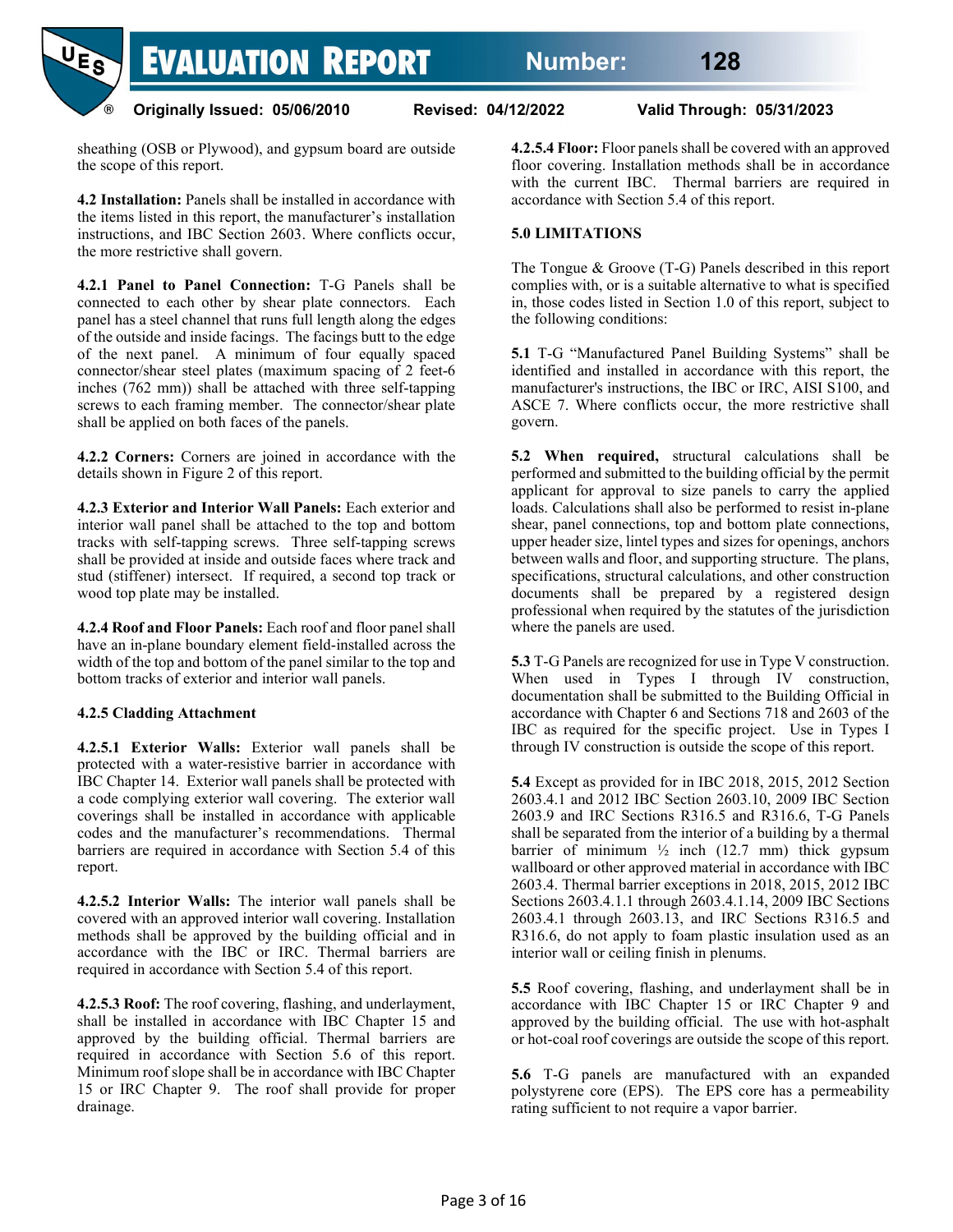

**Originally Issued: 05/06/2010 Revised: 04/12/2022 Valid Through: 05/31/2023** 

**5.7** In areas where the probability of termite infestation is very heavy in accordance with 2018, 2015, and 2009 IBC Figure 2603.8, 2012 IBC Figure 2603.9, and IRC Figure R301.2(6), installation is limited in accordance with 2018, 2015, 2009 IBC Section 2603.8, or 2012 IBC Section 2603.9.

**5.8** Field-cutting of the panel, and panel alteration, are outside the scope of this report.

**5.9** T-G Panels are fabricated at ThermaSteel Inc. facilities in Radford, Virginia under a quality control program that complies with the minimum requirements for IAPMO UES Listee's Quality Assurance System.

**5.10** Foam plastic insulation used in the panels shall be listed in a product evaluation report showing compliance with requirements of IBC Chapter 26 from an approved and accredited certification agency or other nationally recognized certification program accepted by IAPMO Uniform Evaluation Services.

#### **6.0 SUBSTANTIATING DATA**

Test reports are from laboratories in compliance with ISO/IEC 17025. Test data was in accordance with the Standard Test Methods of Conducting Strength Tests of Panels for Building Construction, ASTM E72.

#### **7.0 IDENTIFICATION**

The T-G Panels are identified by a label that notes the manufacturer's name, product name, IAPMO UES's Mark of Conformity, and the Uniform Evaluation Report number (ER-128). Either Mark of Conformity may be used as shown below:



 **IAPMO UES ER-128**

# **8.0 STATEMENT OF RECOGNITION**

This evaluation report describes the results of research completed out by IAPMO Uniform Evaluation Service on ThermaSteel Inc. Tongue & Groove (T-G) Panels to assess conformance to the codes shown in Section 1.0 of this report and serves as documentation of the product certification. Products are manufactured at locations noted in Section 5.9 of this report under a quality control program with periodic inspection under the supervision of IAPMO UES.

**For additional information about this evaluation report please visit [www.uniform-es.org](http://www.uniform-es.org/) or email a[t info@uniform-es.org](mailto:info@uniform-es.org)**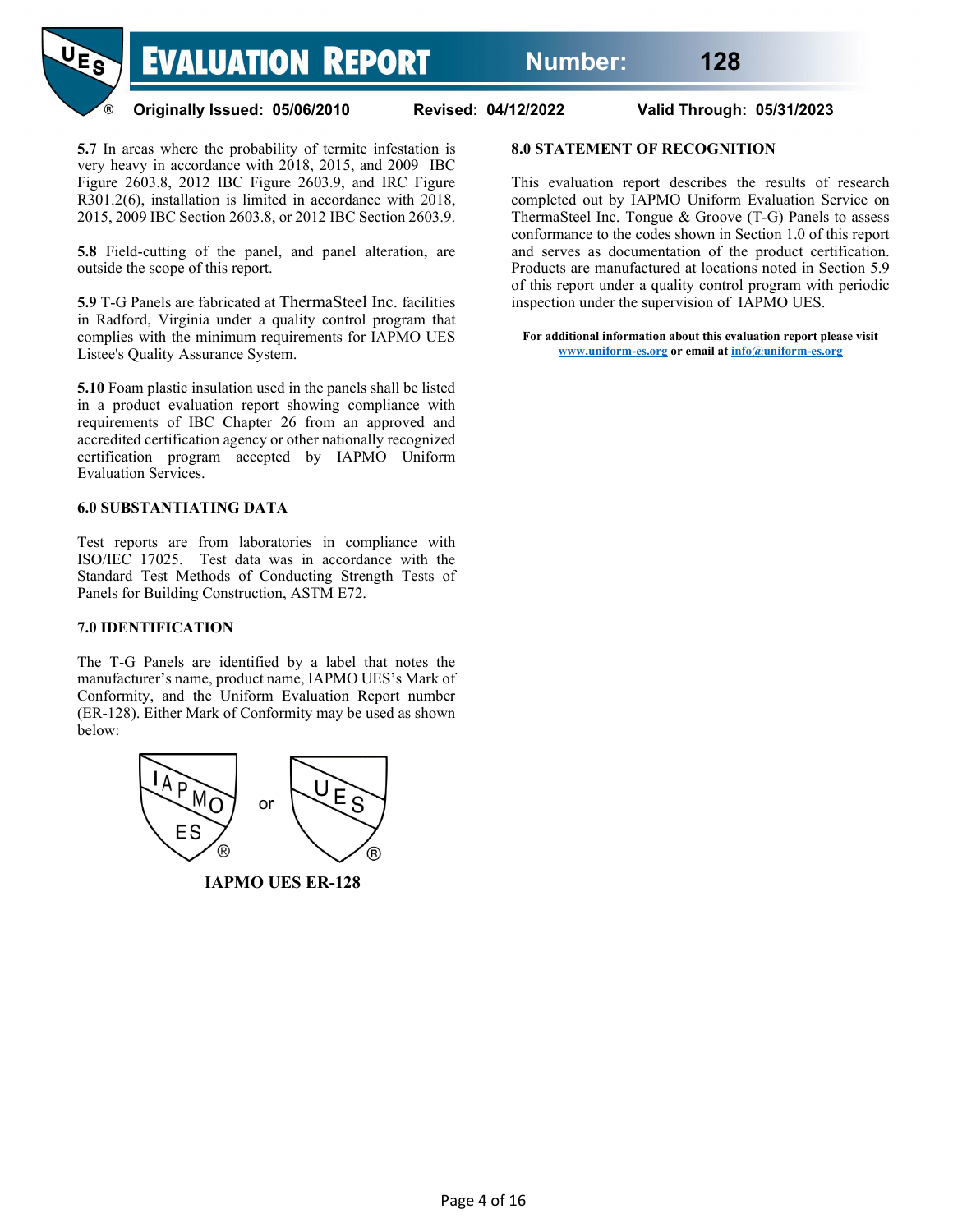

**Originally Issued: 05/06/2010 Revised: 04/12/2022 Valid Through: 05/31/2023** 



|                             |       |        | Strength, LRFD (φP <sub>n</sub> ) |        |       | Allowable, ASD (P <sub>a</sub> ) |       |
|-----------------------------|-------|--------|-----------------------------------|--------|-------|----------------------------------|-------|
| Length<br>(f <sup>t</sup> ) | Gauge | 3.5"   | 5.5"                              | 7.5"   | 3.5"  | 5.5"                             | 7.5"  |
|                             |       | (lbs)  | (Ibs)                             | (Ibs)  | (lbs) | (Ibs)                            | (Ibs) |
| 8                           | 24    | 2432   | ---                               | ---    | 1,535 | ---                              | ---   |
| 9                           | 24    | 2432   |                                   |        | 1,535 | ---                              | ---   |
| 10                          | 24    | 2432   |                                   |        | 1,535 |                                  | ---   |
| 12                          | 24    | 2432   |                                   |        | 1,535 | ---                              |       |
| 8                           | 20    | 4,612  | 5,004                             | 6,210  | 2,882 | 3,127                            | 3,881 |
| 9                           | 20    | 4,612  | 5,004                             | 6,210  | 2,882 | 3,127                            | 3,881 |
| 10                          | 20    | 4,612  | 5,004                             | 6,210  | 2,882 | 3,127                            | 3,881 |
| 12                          | 20    | 4,612  | 5,004                             | 6,210  | 2,882 | 3,127                            | 3,881 |
| 8                           | 18    | 9,682  | 9,977                             | 11,233 | 6,051 | 6,236                            | 7,020 |
| 9                           | 18    | 9,209  | 9,977                             | 11,143 | 5,756 | 6,236                            | 6,965 |
| 10                          | 18    | 8,708  | 9,977                             | 11,019 | 5,442 | 6,236                            | 6,887 |
| 12                          | 18    | 7,649  | 9,938                             | 10,735 | 4,781 | 6,211                            | 6,709 |
| 8                           | 16    | 13,568 | 13,583                            | 14,059 | 8,480 | 8,489                            | 8,787 |
| 9                           | 16    | 12,907 | 13,324                            | 13,918 | 8,067 | 8,327                            | 8,699 |
| 10                          | 16    | 12,207 | 13,040                            | 13,761 | 7,629 | 8,150                            | 8,601 |
| 12                          | 16    | 10,727 | 12,406                            | 13,406 | 6,704 | 7,754                            | 8,379 |

**TABLE 3 - Concentrated Axial Design Load per 2 Stiffeners<sup>1</sup> (one on each face)** 

13.5-inch panels are made with 350S075-mils type studs at each face. 5.5-inch and 7.5-inch panes are made with 362S162-mils type studs at each face.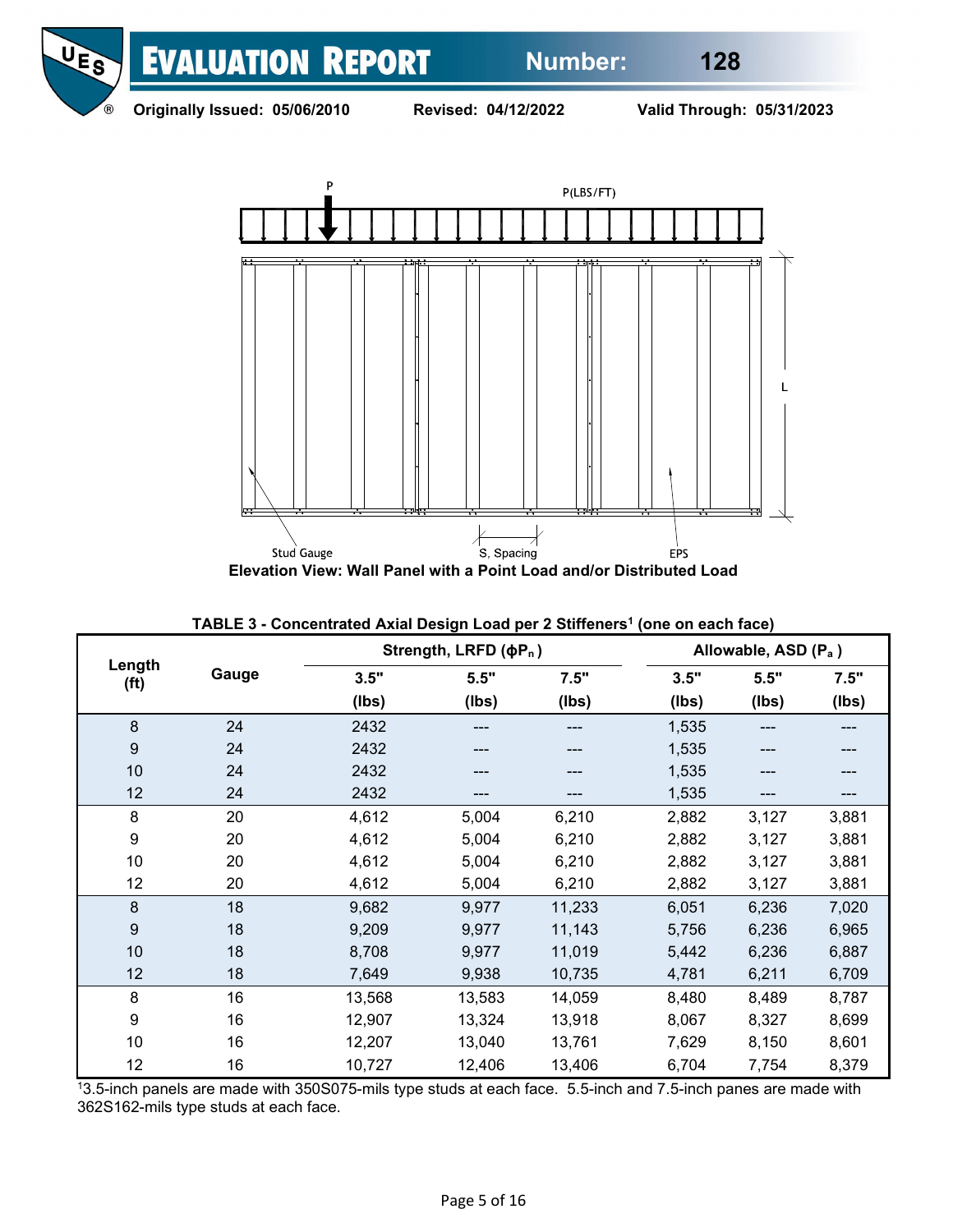

|       |                   | Axial Distributed Loads (plf) <sup>a</sup> |                | 1.5 pcf (EPS): Transverse Loads (psf) <sup>b</sup> |            |                      |       |       |
|-------|-------------------|--------------------------------------------|----------------|----------------------------------------------------|------------|----------------------|-------|-------|
| Gauge |                   | <b>Strength</b>                            | <b>Service</b> | <b>Strength</b>                                    |            | <b>Service loads</b> |       |       |
|       | (f <sup>t</sup> ) | <b>LRFD</b>                                | <b>ASD</b>     | <b>LRFD</b>                                        | <b>ASD</b> | L/180                | L/240 | L/360 |
|       |                   | $(\varphi p_n)$                            | $(p_a)$        | (φ w <sub>n</sub> )                                | $(w_a)$    |                      |       |       |
| 24    | 8                 | 2,432                                      | 1,520          | 56                                                 | 35         | 47                   | 35    | 24    |
| 24    | 9                 | 2,432                                      | 1,520          | 45                                                 | 28         | 45                   | 34    | 23    |
| 24    | 10                | 2,432                                      | 1,520          | 36                                                 | 23         | 34                   | 25    | 17    |
| 24    | 12                | 2,432                                      | 1,520          | 25                                                 | 16         | 20                   | 15    | 10    |
| 20    | 8                 | 4,612                                      | 2,882          | 56                                                 | 35         | 89                   | 67    | 44    |
| 20    | 9                 | 4,612                                      | 2,882          | 50                                                 | 31         | 66                   | 49    | 33    |
| 20    | 10                | 4,612                                      | 2,882          | 45                                                 | 28         | 50                   | 37    | 25    |
| 20    | 12                | 4,612                                      | 2,882          | 36                                                 | 22         | 30                   | 23    | 15    |
| 18    | 8                 | 9,729                                      | 6,081          | 56                                                 | 35         | 107                  | 80    | 54    |
| 18    | 9                 | 9,729                                      | 6,081          | 50                                                 | 31         | 80                   | 49    | 33    |
| 18    | 10                | 9,729                                      | 6,081          | 45                                                 | 28         | 61                   | 46    | 30    |
| 18    | 12                | 8,630                                      | 5,394          | 37                                                 | 23         | 37                   | 28    | 19    |
| 16    | 8                 | 13,568                                     | 8,480          | 56                                                 | 35         | 125                  | 93    | 62    |
| 16    | 9                 | 12,907                                     | 8,067          | 50                                                 | 31         | 94                   | 70    | 47    |
| 16    | 10                | 12,207                                     | 7,629          | 45                                                 | 28         | 72                   | 54    | 36    |
| 16    | 12                | 10,727                                     | 6,704          | 37                                                 | 23         | 45                   | 34    | 22    |

## **TABLE 4 - 3.5" Thick Panel; Stiffeners at 16" o.c.**

**TABLE 5 - 3.5" Thick Panel; Stiffeners at 24" o.c.**

|       |                   | Axial Distributed Loads (plf) <sup>a</sup> |                |                     | 1.5 pcf (EPS): Transverse Loads (psf) <sup>b</sup> |                      |       |                |
|-------|-------------------|--------------------------------------------|----------------|---------------------|----------------------------------------------------|----------------------|-------|----------------|
| Gauge |                   | <b>Strength</b>                            | <b>Service</b> | <b>Strength</b>     |                                                    | <b>Service loads</b> |       |                |
|       | (f <sup>t</sup> ) | <b>LRFD</b>                                | <b>ASD</b>     | <b>LRFD</b>         | ASD                                                | L/180                | L/240 | L/360          |
|       |                   | (φ p <sub>n</sub> )                        | $(p_a)$        | (φ w <sub>n</sub> ) | (w <sub>a</sub> )                                  |                      |       |                |
| 24    | 8                 | 1,841                                      | 1,151          | 43                  | 27                                                 | 44                   | 33    | 22             |
| 24    | 9                 | 1,841                                      | 1,151          | 34                  | 21                                                 | 31                   | 24    | 16             |
| 24    | 10                | 1,841                                      | 1,151          | 27                  | 17                                                 | 23                   | 17    | 12             |
| 24    | 12                | 1,841                                      | 1,151          | 19                  | 12                                                 | 14                   | 10    | $\overline{7}$ |
| 20    | 8                 | 3,459                                      | 2,162          | 56                  | 35                                                 | 64                   | 48    | 32             |
| 20    | 9                 | 3,459                                      | 2,162          | 48                  | 30                                                 | 47                   | 35    | 23             |
| 20    | 10                | 3,459                                      | 2,162          | 39                  | 24                                                 | 35                   | 26    | 17             |
| 20    | 12                | 3,459                                      | 2,162          | 27                  | 17                                                 | 21                   | 16    | 10             |
| 18    | 8                 | 7,297                                      | 4,560          | 56                  | 35                                                 | 79                   | 59    | 39             |
| 18    | 9                 | 7,297                                      | 4,560          | 50                  | 31                                                 | 58                   | 35    | 23             |
| 18    | 10                | 7,297                                      | 4,560          | 45                  | 28                                                 | 43                   | 33    | 22             |
| 18    | 12                | 6,472                                      | 4,045          | 35                  | 22                                                 | 26                   | 20    | 13             |
| 16    | 8                 | 10,176                                     | 6,360          | 56                  | 35                                                 | 93                   | 70    | 46             |
| 16    | 9                 | 9,680                                      | 6,050          | 50                  | 31                                                 | 69                   | 51    | 34             |
| 16    | 10                | 9,155                                      | 5,722          | 45                  | 28                                                 | 52                   | 39    | 26             |
| 16    | 12                | 8,045                                      | 5,028          | 37                  | 23                                                 | 32                   | 24    | 16             |

 Loadings comply with 2007 with S2 (2010), 2012 and 2016 AISI S100; IBC, 2009 2012 2015 and 2018; and IRC, 2009, 2012 2015 and 2018.

LRFD: Capacity factor, ɸ=0.8 (axial & flexure); ɸ=0.5 (shear); ASD: Factor of safety = 2.0

(a) Values account for yielding, local buckling, and lateral buckling.

(b) Values account for yielding, local buckling, and lateral torsional buckling.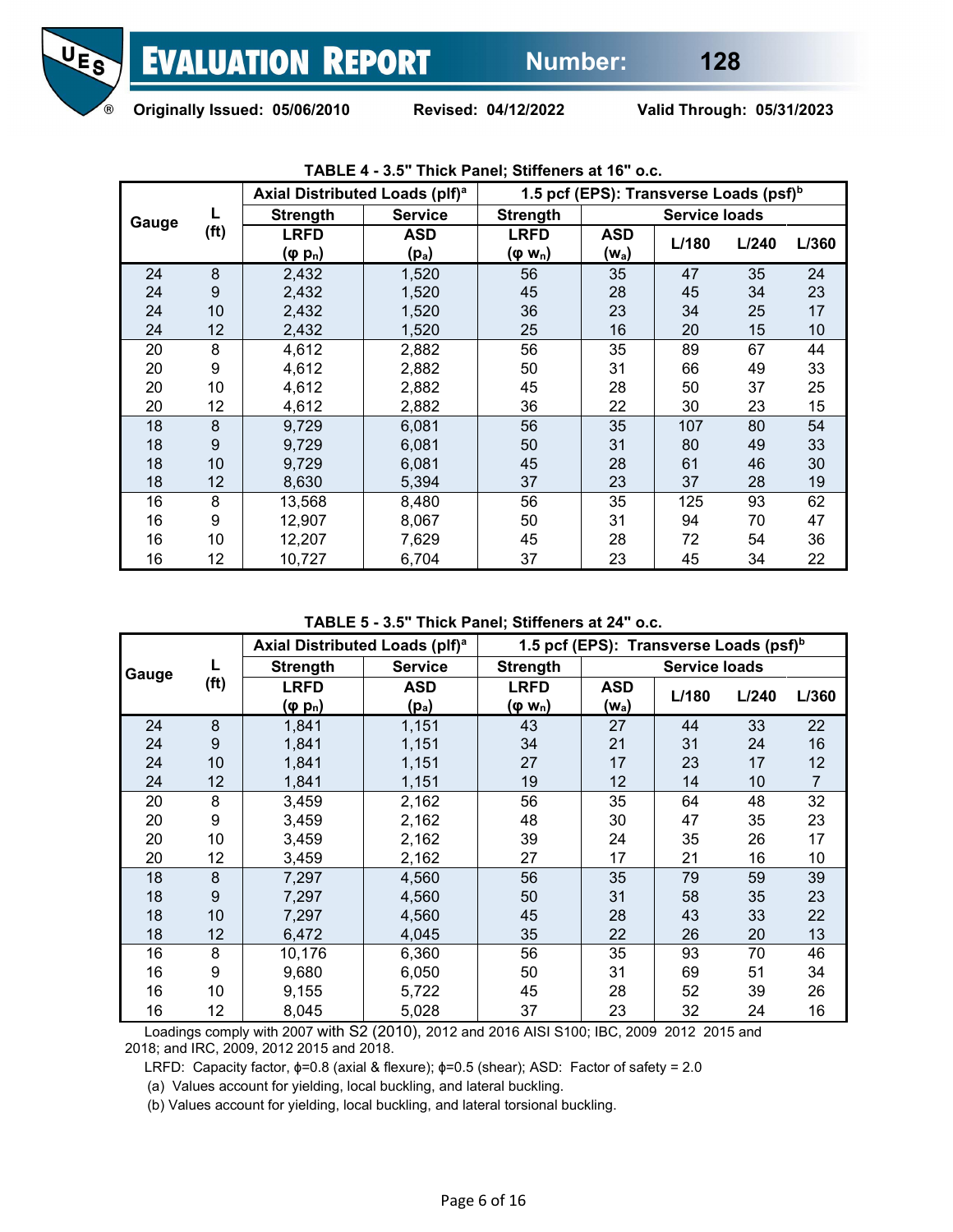

|       |      | Axial Distributed Loads (plf) <sup>a</sup> |                                 |                                    | 1 pcf (EPS): Transverse Loads (psf) <sup>b</sup> |                      |       |       |
|-------|------|--------------------------------------------|---------------------------------|------------------------------------|--------------------------------------------------|----------------------|-------|-------|
| Gauge |      | <b>Strength</b>                            | <b>Service</b>                  | <b>Strength</b>                    |                                                  | <b>Service loads</b> |       |       |
|       | (ft) | <b>LRFD</b><br>$(\varphi p_n)$             | <b>ASD</b><br>(p <sub>a</sub> ) | <b>LRFD</b><br>(φ w <sub>n</sub> ) | $ASD(w_a)$                                       | L/180                | L/240 | L/360 |
|       |      |                                            |                                 |                                    |                                                  |                      |       |       |
| 20    | 8    | 5,000                                      | 3,125                           | 88                                 | 55                                               | 94                   | 70    | 47    |
| 20    | 9    | 5,000                                      | 3,125                           | 78                                 | 49                                               | 77                   | 58    | 39    |
| 20    | 10   | 5,000                                      | 3,125                           | 70                                 | 44                                               | 64                   | 48    | 32    |
| 20    | 12   | 5,000                                      | 3,125                           | 59                                 | 37                                               | 45                   | 34    | 22    |
| 18    | 8    | 9,977                                      | 6,236                           | 88                                 | 55                                               | 101                  | 76    | 51    |
| 18    | 9    | 9,977                                      | 6,236                           | 78                                 | 49                                               | 84                   | 58    | 39    |
| 18    | 10   | 9,977                                      | 6,236                           | 70                                 | 44                                               | 71                   | 53    | 35    |
| 18    | 12   | 9,938                                      | 6,211                           | 59                                 | 37                                               | 51                   | 38    | 25    |
| 16    | 8    | 13,583                                     | 8,489                           | 88                                 | 55                                               | 107                  | 80    | 53    |
| 16    | 9    | 13,324                                     | 8,327                           | 78                                 | 49                                               | 90                   | 67    | 45    |
| 16    | 10   | 13,040                                     | 8.150                           | 70                                 | 44                                               | 76                   | 57    | 38    |
| 16    | 12   | 12,406                                     | 7,754                           | 59                                 | 37                                               | 56                   | 42    | 28    |

## **TABLE 6 - 5.5" Thick Panel; Stiffeners at 16" o.c.**

**TABLE 7 - 5.5" Thick Panel; Stiffeners at 24" o.c.**

|       |      | Axial Distributed Loads (plf) <sup>a</sup> |                   |                     | 1 pcf (EPS): Transverse Loads (psf) <sup>b</sup> |                      |       |       |
|-------|------|--------------------------------------------|-------------------|---------------------|--------------------------------------------------|----------------------|-------|-------|
| Gauge |      | <b>Strength</b>                            | <b>Service</b>    | <b>Strength</b>     |                                                  | <b>Service loads</b> |       |       |
|       | (ft) | <b>LRFD</b>                                | <b>ASD</b>        | <b>LRFD</b>         | $ASD(w_a)$                                       | L/180                | L/240 | L/360 |
|       |      | (φ p <sub>n</sub> )                        | (p <sub>a</sub> ) | (φ w <sub>n</sub> ) |                                                  |                      |       |       |
| 20    | 8    | 3,750                                      | 2,344             | 88                  | 55                                               | 81                   | 61    | 41    |
| 20    | 9    | 3,750                                      | 2,344             | 78                  | 49                                               | 65                   | 49    | 33    |
| 20    | 10   | 3,750                                      | 2,344             | 70                  | 44                                               | 53                   | 40    | 26    |
| 20    | 12   | 3,750                                      | 2,344             | 59                  | 37                                               | 36                   | 27    | 18    |
| 18    | 8    | 7,483                                      | 4,677             | 88                  | 55                                               | 90                   | 67    | 45    |
| 18    | 9    | 7,483                                      | 4,677             | 78                  | 49                                               | 73                   | 49    | 33    |
| 18    | 10   | 7,483                                      | 4,677             | 70                  | 44                                               | 60                   | 45    | 30    |
| 18    | 12   | 7,453                                      | 4,658             | 59                  | 37                                               | 42                   | 31    | 21    |
| 16    | 8    | 10,187                                     | 6,367             | 88                  | 55                                               | 96                   | 72    | 48    |
| 16    | 9    | 9,993                                      | 6.246             | 78                  | 49                                               | 79                   | 59    | 40    |
| 16    | 10   | 9.780                                      | 6,113             | 70                  | 44                                               | 66                   | 49    | 33    |
| 16    | 12   | 9,305                                      | 5,816             | 59                  | 37                                               | 47                   | 35    | 23    |

 Loadings comply with 2001, 2007 with S2 (2010), 2012, and 2016 AISI S100; IBC 2009, 2012, 2015, and 2018, and IRC 2009, 2012 ,2015, and 2018.

LRFD: Capacity factor, ɸ=0.8 (axial & flexure); ɸ=0.5 (shear); ASD: Factor of safety = 2.0

(a) Values account for yielding, local buckling, and lateral buckling.

(b) Values account for yielding, local buckling, and lateral torsional buckling.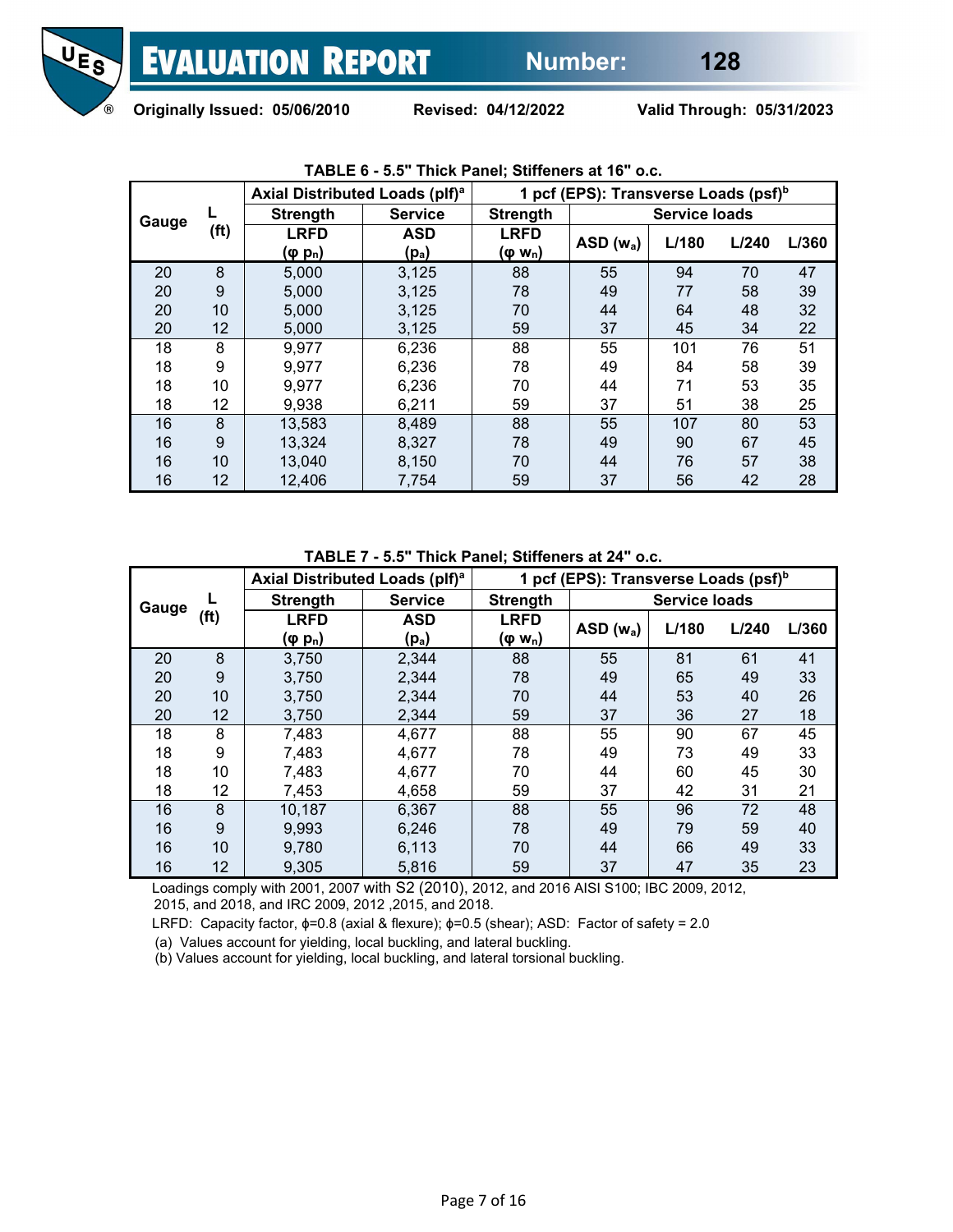

|       |      |                                | Axial Distributed Loads (plf) <sup>a</sup> |                                    | 1 pcf (EPS): Transverse Loads (psf) <sup>b</sup> |                      |       |       |
|-------|------|--------------------------------|--------------------------------------------|------------------------------------|--------------------------------------------------|----------------------|-------|-------|
| Gauge |      | <b>Strength</b>                | <b>Service</b>                             | <b>Strength</b>                    |                                                  | <b>Service Loads</b> |       |       |
|       | (ft) | <b>LRFD</b><br>$(\varphi p_n)$ | <b>ASD</b><br>$(p_a)$                      | <b>LRFD</b><br>(φ w <sub>n</sub> ) | <b>ASD</b><br>$(w_a)$                            | L/180                | L/240 | L/360 |
| 20    | 8    | 6,205                          | 3,878                                      | 120                                | 75                                               | 70                   | 52    | 35    |
| 20    | 9    | 6,205                          | 3,878                                      | 107                                | 67                                               | 60                   | 45    | 30    |
| 20    | 10   | 6,205                          | 3,878                                      | 96                                 | 60                                               | 52                   | 39    | 26    |
| 20    | 12   | 6,205                          | 3,878                                      | 80                                 | 50                                               | 40                   | 30    | 20    |
| 18    | 8    | 11,233                         | 7,020                                      | 120                                | 75                                               | 72                   | 54    | 36    |
| 18    | 9    | 11,143                         | 6,965                                      | 107                                | 67                                               | 62                   | 45    | 30    |
| 18    | 10   | 11,019                         | 6,887                                      | 96                                 | 60                                               | 55                   | 41    | 27    |
| 18    | 12   | 10,735                         | 6,709                                      | 80                                 | 50                                               | 43                   | 32    | 21    |
| 16    | 8    | 14,059                         | 8,787                                      | 120                                | 75                                               | 73                   | 55    | 37    |
| 16    | 9    | 13,917                         | 8,698                                      | 107                                | 67                                               | 64                   | 48    | 32    |
| 16    | 10   | 13,761                         | 8,601                                      | 96                                 | 60                                               | 56                   | 42    | 28    |
| 16    | 12   | 13,405                         | 8,378                                      | 80                                 | 50                                               | 44                   | 33    | 22    |

**TABLE 8 - 7.5" Thick Panel; Stiffeners at 16" o.c.**

**TABLE 9 - 7.5" Thick Panel; Stiffeners at 24" o.c.**

|       |                   | Axial Distributed Loads (plf) <sup>a</sup> |                | 1 pcf (EPS): Transverse Loads (psf) <sup>b</sup> |            |       |                           |       |  |
|-------|-------------------|--------------------------------------------|----------------|--------------------------------------------------|------------|-------|---------------------------|-------|--|
| Gauge |                   | <b>Strength</b>                            | <b>Service</b> | <b>Strength</b><br><b>Stress</b>                 |            |       | <b>Service Deflection</b> |       |  |
|       | (f <sup>t</sup> ) | <b>LRFD</b>                                | <b>ASD</b>     | <b>LRFD</b>                                      | <b>ASD</b> | L/180 | L/240                     | L/360 |  |
|       |                   | (φ p <sub>n</sub> )                        | $(p_a)$        | (φ w <sub>n</sub> )                              | $(w_a)$    |       |                           |       |  |
| 20    | 8                 | 4,654                                      | 2,909          | 120                                              | 75         | 66    | 49                        | 33    |  |
| 20    | 9                 | 4,654                                      | 2,909          | 107                                              | 67         | 56    | 42                        | 28    |  |
| 20    | 10                | 4,654                                      | 2,909          | 96                                               | 60         | 48    | 36                        | 24    |  |
| 20    | 12                | 4,654                                      | 2,909          | 80                                               | 50         | 36    | 27                        | 18    |  |
| 18    | 8                 | 8,424                                      | 5,265          | 120                                              | 75         | 69    | 51                        | 34    |  |
| 18    | 9                 | 8,358                                      | 5,223          | 107                                              | 67         | 59    | 42                        | 28    |  |
| 18    | 10                | 8,264                                      | 5,165          | 96                                               | 60         | 51    | 38                        | 25    |  |
| 18    | 12                | 8,051                                      | 5,032          | 80                                               | 50         | 39    | 29                        | 19    |  |
| 16    | 8                 | 10,544                                     | 6,590          | 120                                              | 75         | 71    | 53                        | 35    |  |
| 16    | 9                 | 10,438                                     | 6,524          | 107                                              | 67         | 61    | 46                        | 30    |  |
| 16    | 10                | 10,321                                     | 6,450          | 96                                               | 60         | 53    | 40                        | 27    |  |
| 16    | 12                | 10,054                                     | 6,284          | 80                                               | 50         | 41    | 31                        | 21    |  |

 Loadings comply with 2007 with S2 (2010), 2012, and 2016 AISI S100; IBC 2009, 2012 2015 and 2018; and IRC 2009, 2012 ,2015 and 2018.

LRFD: Capacity factor, ɸ=0.8 (axial & flexure); ɸ=0.5 (shear); ASD: Factor of safety = 2.0

a) Values account for yielding, local buckling, and lateral buckling.

(b) Values account for yielding, local buckling, and lateral torsional buckling.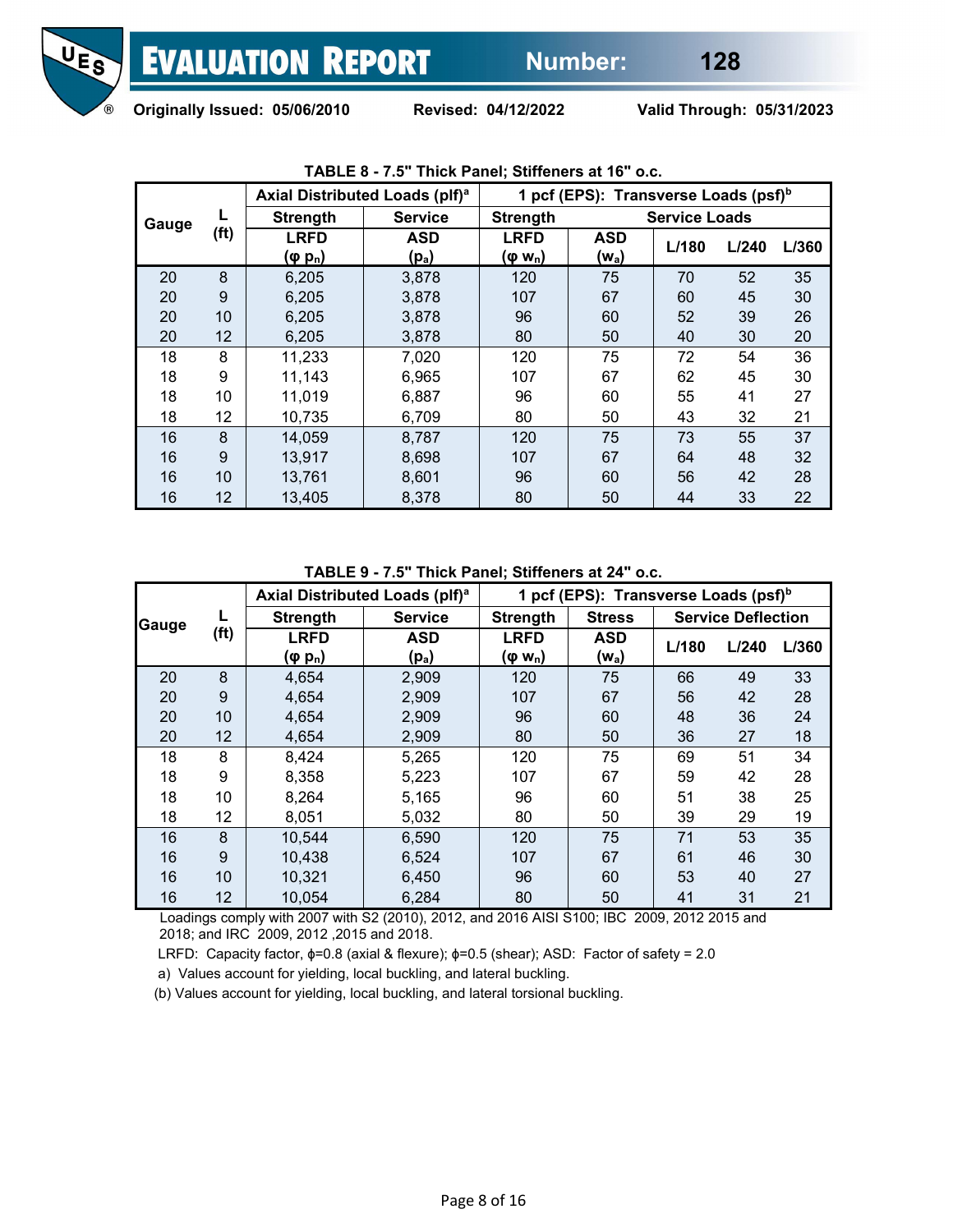

**Originally Issued: 05/06/2010 Revised: 04/12/2022 Valid Through: 05/31/2023** 

|                  |                |                   |                             | Stud Spacing @ 16" o.c. |             |                              |  | Stud Spacing @ 24" o.c.     |             |                      |                              |  |
|------------------|----------------|-------------------|-----------------------------|-------------------------|-------------|------------------------------|--|-----------------------------|-------------|----------------------|------------------------------|--|
| <b>Stiffners</b> | <b>EPS</b>     | $\mathsf{h}$      | <b>Limiting Shear Force</b> |                         |             | Displ: $\Delta r \leq 0.02h$ |  | <b>Limiting Shear Force</b> |             |                      | Displ: $\Delta r \leq 0.02h$ |  |
| Gage             | <b>Density</b> | (f <sup>t</sup> ) | $LRFD:(\varphi v_n)$        | $ASD:(v_a)$             | Force       | <b>Stiffness</b>             |  | $LRFD:(\phi v_n)$           | $ASD:(v_a)$ | Force                | <b>Stiffness</b>             |  |
|                  | (pcf)          |                   | (plf)                       | (plf)                   | $v_d$ (plf) | k(plf/in)                    |  | (plf)                       | (plf)       | V <sub>d</sub> (plf) | k(plf/in)                    |  |
| 24               | 1.5            | 8                 | 327                         | 204                     | 327         | 170.5                        |  | 314                         | 196         | 327                  | 170.5                        |  |
| 24               | 1.5            | 9                 | 301                         | 188                     | 325         | 150.7                        |  | 280                         | 175         | 325                  | 150.7                        |  |
| 24               | 1.5            | 10                | 259                         | 162                     | 324         | 134.9                        |  | 252                         | 158         | 323                  | 134.9                        |  |
| 24               | 1.5            | 12                | 215                         | 134                     | 323         | 112.3                        |  | 212                         | 132         | 320                  | 112.3                        |  |
| 20               | 1.5            | 8                 | 593                         | 370                     | 329         | 171.2                        |  | 585                         | 365         | 328                  | 171.2                        |  |
| 20               | 1.5            | 9                 | 527                         | 329                     | 327         | 151.4                        |  | 521                         | 325         | 327                  | 151.4                        |  |
| 20               | 1.5            | 10                | 478                         | 299                     | 326         | 135.8                        |  | 470                         | 294         | 325                  | 135.8                        |  |
| 20               | 1.5            | 12                | 402                         | 251                     | 324         | 112.3                        |  | 393                         | 246         | 323                  | 112.3                        |  |
| 18               | 1.5            | 8                 | 1,239                       | 774                     | 329         | 171.5                        |  | 1,225                       | 765         | 329                  | 171.5                        |  |
| 18               | 1.5            | 9                 | 1,092                       | 682                     | 328         | 151.8                        |  | 1,037                       | 648         | 327                  | 151.8                        |  |
| 18               | 1.5            | 10                | 897                         | 561                     | 327         | 136.2                        |  | 1,184                       | 740         | 326                  | 136.2                        |  |
| 18               | 1.5            | 12                | 662                         | 413                     | 325         | 112.8                        |  | 650                         | 406         | 324                  | 112.8                        |  |
| 16               | 1.5            | 8                 | 1,731                       | 1,082                   | 330         | 171.8                        |  | 1,671                       | 1,044       | 339                  | 171.8                        |  |
| 16               | 1.5            | 9                 | 1,466                       | 916                     | 328         | 152.1                        |  | 1,451                       | 907         | 328                  | 152.1                        |  |
| 16               | 1.5            | 10                | 1,252                       | 783                     | 328         | 136.5                        |  | 1,237                       | 773         | 327                  | 136.5                        |  |
| 16               | 1.5            | 12                | 923                         | 577                     | 326         | 113.1                        |  | 909                         | 568         | 325                  | 113.1                        |  |

**TABLE 10 - 3.5" (1.5 pcf) Thick Panel (Shear Racking with No Gravity Loads)**

**TABLE 11 - 5.5" (1.5pcf) Thick Panel (Shear Racking with No Gravity Loads)**

|                  |                | Stud Spacing @ 16" o.c. |                             |             |             | Stud Spacing @ 24" o.c.      |                             |             |                            |                              |
|------------------|----------------|-------------------------|-----------------------------|-------------|-------------|------------------------------|-----------------------------|-------------|----------------------------|------------------------------|
| <b>Stiffners</b> | <b>EPS</b>     | h                       | <b>Limiting Shear Force</b> |             |             | Displ: $\Delta r \leq 0.02h$ | <b>Limiting Shear Force</b> |             |                            | Displ: $\Delta r \leq 0.02h$ |
| Gage             | <b>Density</b> | (f <sup>t</sup> )       | $LRFD:(\varphi v_n)$        | $ASD:(v_a)$ | Force       | <b>Stiffness</b>             | $LRFD:(\phi v_n)$           | $ASD:(v_a)$ | Force                      | <b>Stiffness</b>             |
|                  | (pcf)          |                         | (plf)                       | (plf)       | $v_d$ (plf) | k(plf/in)                    | (plf)                       | (plf)       | <u>v<sub>d</sub></u> (plf) | k(plf/in)                    |
| 20               | 1.5            | 8                       | 650                         | 406         | 515         | 268.4                        | 639                         | 399         | 514                        | 267.9                        |
| 20               | 1.5            | 9                       | 579                         | 362         | 511         | 236.7                        | 569                         | 356         | 511                        | 236.6                        |
| 20               | 1.5            | 10                      | 526                         | 329         | 509         | 212.2                        | 514                         | 321         | 508                        | 211.9                        |
| 20               | 1.5            | 12                      | 444                         | 277         | 256         | 175.0                        | 431                         | 270         | 248                        | 174.7                        |
| 18               | 1.5            | 8                       | 1,288                       | 805         | 517         | 269.2                        | 1,270                       | 794         | 516                        | 268.6                        |
| 18               | 1.5            | 9                       | 1,191                       | 744         | 513         | 237.6                        | 1,150                       | 719         | 512                        | 237.2                        |
| 18               | 1.5            | 10                      | 1,040                       | 650         | 512         | 213.2                        | 1,020                       | 638         | 511                        | 212.8                        |
| 18               | 1.5            | 12                      | 872                         | 545         | 507         | 176.1                        | 851                         | 532         | 506                        | 175.8                        |
| 16               | 1.5            | 8                       | 1,746                       | 1,091       | 518         | 269.6                        | 1,687                       | 1,054       | 529                        | 275.7                        |
| 16               | 1.5            | 9                       | 1,527                       | 954         | 515         | 238.5                        | 1,505                       | 941         | 514                        | 238.1                        |
| 16               | 1.5            | 10                      | 1,350                       | 844         | 513         | 213.8                        | 1,329                       | 831         | 512                        | 213.4                        |
| 16               | 1.5            | 12                      | 1081                        | 675         | 509         | 176.9                        | 1,059                       | 662         | 508                        | 176.6                        |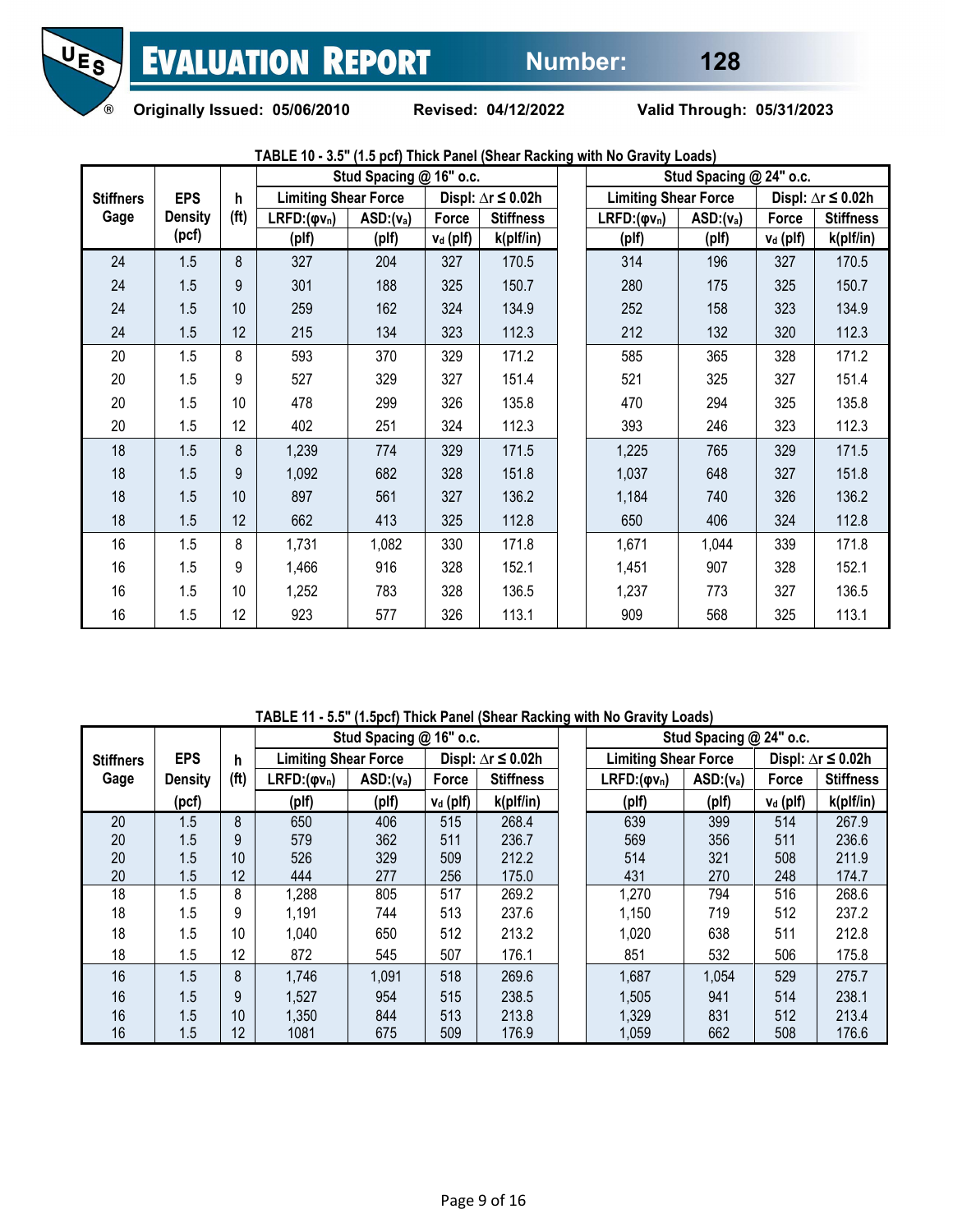

|                  | <b>EPS</b><br><b>Density</b><br>(pcf) | h                 | Stud Spacing @ 16" o.c.     |             |                              |                  | Stud Spacing @ 24" o.c.     |             |                               |                  |  |  |
|------------------|---------------------------------------|-------------------|-----------------------------|-------------|------------------------------|------------------|-----------------------------|-------------|-------------------------------|------------------|--|--|
| <b>Stiffners</b> |                                       |                   | <b>Limiting Shear Force</b> |             | Displ: $\Delta r \leq 0.02h$ |                  | <b>Limiting Shear Force</b> |             | Displ: $\Delta r \leq 0.02 h$ |                  |  |  |
| Gage             |                                       | (f <sub>t</sub> ) | LRFD: $(\Phi v_n)$          | $ASD:(v_a)$ | Force                        | <b>Stiffness</b> | LRFD: $(\Phi v_n)$          | $ASD:(v_a)$ | Force                         | <b>Stiffness</b> |  |  |
|                  |                                       |                   | (plf)                       | (plf)       | $v_d$ (plf)                  | k(plf/in)        | (plf)                       | (plf)       | $v_d$ (plf)                   | k(plf/in)        |  |  |
| 20               | $\mathbf{1}$                          | 8                 | 636                         | 397         | 127                          | 66.0             | 629                         | 393         | 126                           | 65.9             |  |  |
| 20               | $\mathbf{1}$                          | 9                 | 594                         | 371         | 142                          | 65.9             | 560                         | 350         | 126                           | 58.4             |  |  |
| 20               | $\mathbf{1}$                          | 10                | 511                         | 319         | 126                          | 52.5             | 505                         | 315         | 126                           | 52.4             |  |  |
| 20               | $\mathbf{1}$                          | 12                | 428                         | 267         | 125                          | 43.6             | 422                         | 264         | 125                           | 43.5             |  |  |
| 18               | 1                                     | 8                 | 1,264                       | 790         | 127                          | 66.0             | 1,254                       | 784         | 127                           | 65.9             |  |  |
| 18               | 1                                     | 9                 | 1,174                       | 734         | 126                          | 58.5             | 1,116                       | 697         | 126                           | 58.4             |  |  |
| 18               | $\mathbf{1}$                          | 10                | 1,015                       | 634         | 126                          | 52.6             | 1,005                       | 628         | 126                           | 52.5             |  |  |
| 18               | 1                                     | 12                | 845                         | 528         | 124                          | 43.1             | 836                         | 522         | 126                           | 43.6             |  |  |
| 16               | $\mathbf{1}$                          | 8                 | 1,718                       | 1,074       | 127                          | 66.1             | 1,652                       | 1,032       | 132                           | 68.5             |  |  |
| 16               | $\mathbf{1}$                          | 9                 | 1,499                       | 937         | 126                          | 58.5             | 1,488                       | 930         | 126                           | 58.5             |  |  |
| 16               | $\mathbf{1}$                          | 10                | 1,323                       | 827         | 126                          | 52.6             | 1,312                       | 820         | 126                           | 52.5             |  |  |
| 16               | 1                                     | 12                | 1052                        | 658         | 126                          | 43.7             | 1,042                       | 651         | 126                           | 43.6             |  |  |

## **TABLE 12 - 5.5" (1 pcf) Thick Panel (Shear Racking with No Gravity Loads)**

**TABLE 13 - 7.5" (1.5 pcf) Thick Panel (Shear Racking with No Gravity Loads)**

|                  |                                       | h                 | Stud Spacing @ 16" o.c.     |             |                              |                  | Stud Spacing @ 24" o.c.     |             |                              |                  |  |
|------------------|---------------------------------------|-------------------|-----------------------------|-------------|------------------------------|------------------|-----------------------------|-------------|------------------------------|------------------|--|
| <b>Stiffners</b> | <b>EPS</b><br><b>Density</b><br>(pcf) |                   | <b>Limiting Shear Force</b> |             | Displ: $\Delta r \leq 0.02h$ |                  | <b>Limiting Shear Force</b> |             | Displ: $\Delta r \leq 0.02h$ |                  |  |
| Gage             |                                       | (f <sup>t</sup> ) | $LRFD:(\phi v_n)$           | $ASD:(v_a)$ | Force                        | <b>Stiffness</b> | $LRFD:(\Phi v_n)$           | $ASD:(v_a)$ | Force                        | <b>Stiffness</b> |  |
|                  |                                       |                   | (plf)                       | (plf)       | $v_d$ (plf)                  | k(plf/in)        | (plf)                       | (plf)       | $v_d$ (plf)                  | k(plf/in)        |  |
| 20               | 1.5                                   | 8                 | 815                         | 509         | 700                          | 364.8            | 643                         | 402         | 514                          | 364.8            |  |
| 20               | 1.5                                   | 9                 | 728                         | 455         | 694                          | 321.3            | 586                         | 367         | 511                          | 321.3            |  |
| 20               | 1.5                                   | 10                | 661                         | 413         | 691                          | 287.8            | 533                         | 333         | 508                          | 287.8            |  |
| 20               | 1.5                                   | 12                | 560                         | 350         | 682                          | 236.7            | 451                         | 282         | 248                          | 236.7            |  |
| 18               | 1.5                                   | 8                 | 1,463                       | 914         | 703                          | 366.2            | 1,277                       | 798         | 702                          | 366.2            |  |
| 18               | 1.5                                   | 9                 | 1,339                       | 837         | 698                          | 323.0            | 1,138                       | 711         | 698                          | 323.0            |  |
| 18               | 1.5                                   | 10                | 1,160                       | 725         | 695                          | 289.6            | 1,027                       | 642         | 693                          | 289.6            |  |
| 18               | 1.5                                   | 12                | 954                         | 596         | 687                          | 238.5            | 858                         | 536         | 686                          | 238.5            |  |
| 16               | 1.5                                   | 8                 | 1,819                       | 1,137       | 705                          | 367.3            | 1,699                       | 1,062       | 719                          | 367.3            |  |
| 16               | 1.5                                   | 9                 | 1,609                       | 1,005       | 701                          | 324.7            | 1,514                       | 946         | 700                          | 324.7            |  |
| 16               | 1.5                                   | 10                | 1,438                       | 899         | 698                          | 290.7            | 1,371                       | 857         | 697                          | 290.7            |  |
| 16               | 1.5                                   | 12                | 1,181                       | 738         | 691                          | 239.9            | 1,066                       | 666         | 690                          | 239.9            |  |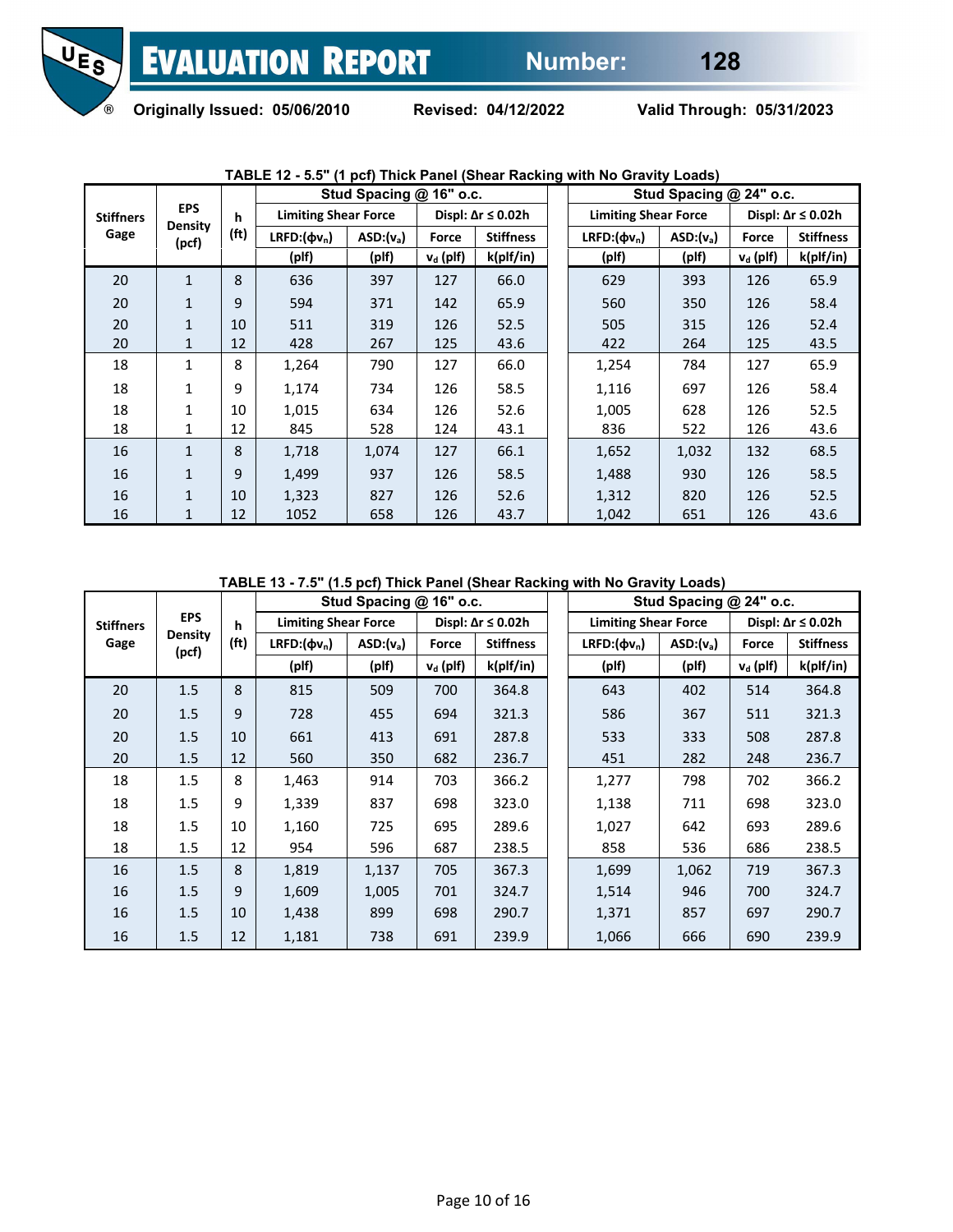

|                  |                                       | h<br>(f <sub>t</sub> ) | Stud Spacing @ 16" o.c.     |             |                              |                  | Stud Spacing @ 24" o.c.     |             |                               |                  |  |
|------------------|---------------------------------------|------------------------|-----------------------------|-------------|------------------------------|------------------|-----------------------------|-------------|-------------------------------|------------------|--|
| <b>Stiffners</b> | <b>EPS</b><br><b>Density</b><br>(pcf) |                        | <b>Limiting Shear Force</b> |             | Displ: $\Delta r \leq 0.02h$ |                  | <b>Limiting Shear Force</b> |             | Displ: $\Delta r \leq 0.02 h$ |                  |  |
| Gage             |                                       |                        | LRFD: $(\phi v_n)$          | $ASD:(v_a)$ | Force                        | <b>Stiffness</b> | LRFD: $(\phi v_n)$          | $ASD:(v_a)$ | Force                         | <b>Stiffness</b> |  |
|                  |                                       |                        | (plf)                       | (plf)       | $v_d$ (plf)                  | k(plf/in)        | (plf)                       | (plf)       | $v_d$ (plf)                   | k(plf/in)        |  |
| 20               | $\mathbf{1}$                          | 8                      | 791                         | 495         | 173                          | 89.9             | 783                         | 489         | 172                           | 89.7             |  |
| 20               | $\mathbf{1}$                          | 9                      | 701                         | 438         | 172                          | 79.6             | 697                         | 435         | 172                           | 79.5             |  |
| 20               | $\mathbf{1}$                          | 10                     | 636                         | 398         | 172                          | 71.5             | 628                         | 393         | 171                           | 71.4             |  |
| 20               | $\mathbf{1}$                          | 12                     | 534                         | 334         | 171                          | 59.3             | 525                         | 328         | 171                           | 59.2             |  |
| 18               | $\mathbf{1}$                          | 8                      | 1,427                       | 892         | 173                          | 90.0             | 1,414                       | 884         | 172                           | 90.0             |  |
| 18               | $\mathbf{1}$                          | 9                      | 1,313                       | 821         | 172                          | 79.7             | 1,248                       | 780         | 172                           | 79.7             |  |
| 18               | $\mathbf{1}$                          | 10                     | 1,124                       | 703         | 172                          | 71.6             | 1,112                       | 695         | 172                           | 71.6             |  |
| 18               | 1                                     | 12                     | 954                         | 596         | 171                          | 59.4             | 905                         | 566         | 171                           | 59.4             |  |
| 16               | $\mathbf{1}$                          | 8                      | 1,781                       | 1,113       | 173                          | 90.1             | 1,715                       | 1,072       | 179                           | 90.1             |  |
| 16               | $\mathbf{1}$                          | 9                      | 1,570                       | 981         | 172                          | 79.8             | 1,557                       | 973         | 172                           | 79.8             |  |
| 16               | $\mathbf{1}$                          | 10                     | 1,400                       | 875         | 172                          | 71.7             | 1,386                       | 866         | 172                           | 71.7             |  |
| 16               | $\mathbf{1}$                          | 12                     | 1,141                       | 713         | 171                          | 59.5             | 1,128                       | 705         | 171                           | 59.5             |  |

# **TABLE 14 - 7.5" (1 pcf) Thick Panel (Shear Racking with No Gravity Loads)**

**TABLE 15 - Design Coefficients and Factors for Seismic Force Resisting Systems**

|                                                                                                      |     |            | Height Limitations (ft) by SDC* |           |    |    |     |  |  |
|------------------------------------------------------------------------------------------------------|-----|------------|---------------------------------|-----------|----|----|-----|--|--|
| <b>System Type</b>                                                                                   | R   | $\Omega_0$ |                                 |           |    | E  |     |  |  |
| Light-frame walls sheathed with wood structural<br>panels rated for shear resistance or steel sheets | 6.5 |            | <b>NL</b>                       | NI        |    | 65 | 0.7 |  |  |
| Light-frame wall systems using flat strap bracing                                                    |     |            | <b>NL</b>                       | <b>NL</b> |    | 65 | 62  |  |  |
| Plain panels braced only by EPS                                                                      |     |            | 45                              | 45        | 45 | NP | NP  |  |  |

\* NL denotes No Limit.

\* NP denotes Not Permitted.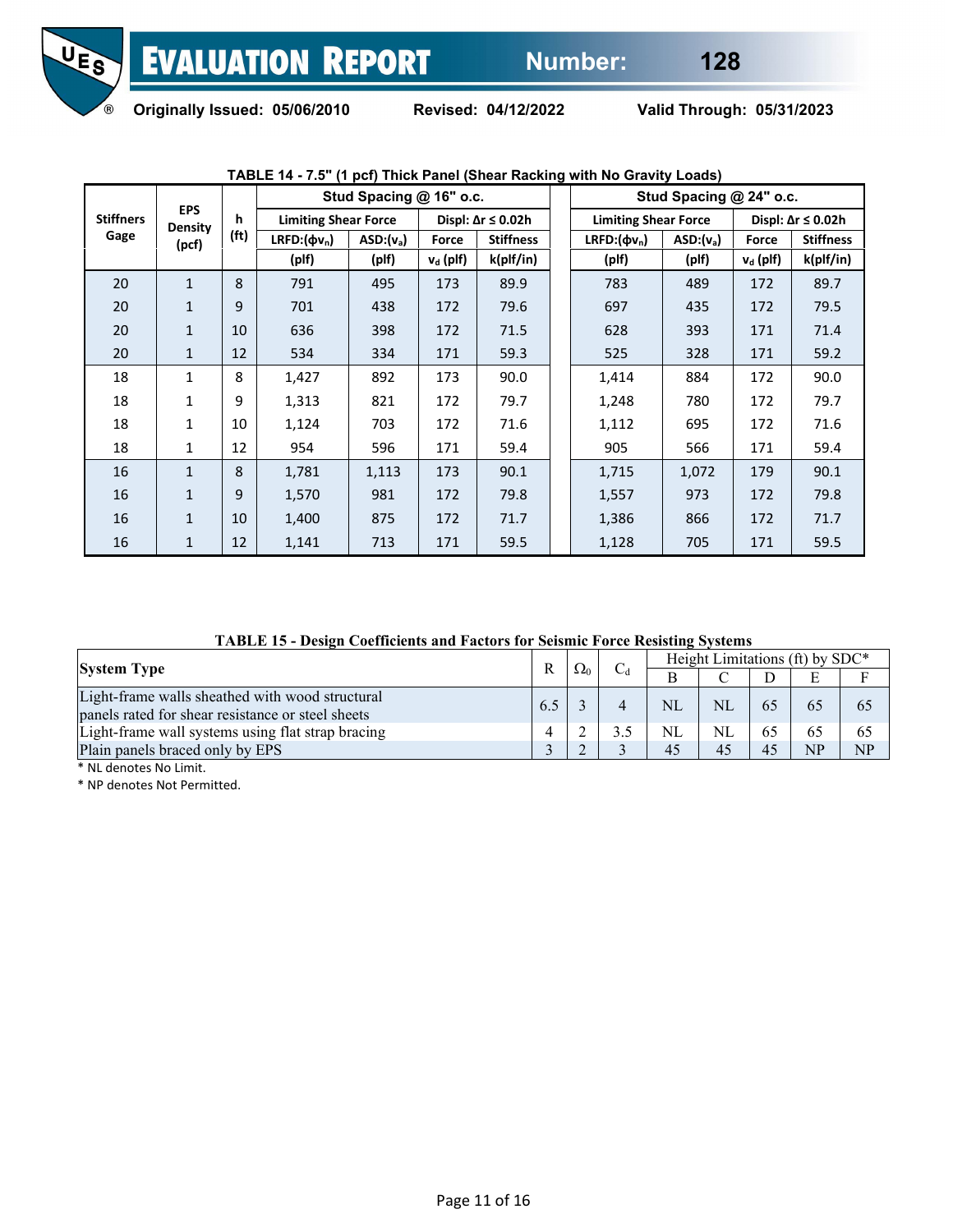





Metal studs @ 16" oc.

$$
R_c = \left[\frac{pL}{2} + \sum_{i} \left\{\frac{x_i}{L}\right\} P_i\right]_{gravity} + \left[\frac{vh}{L}\right]_{racking}
$$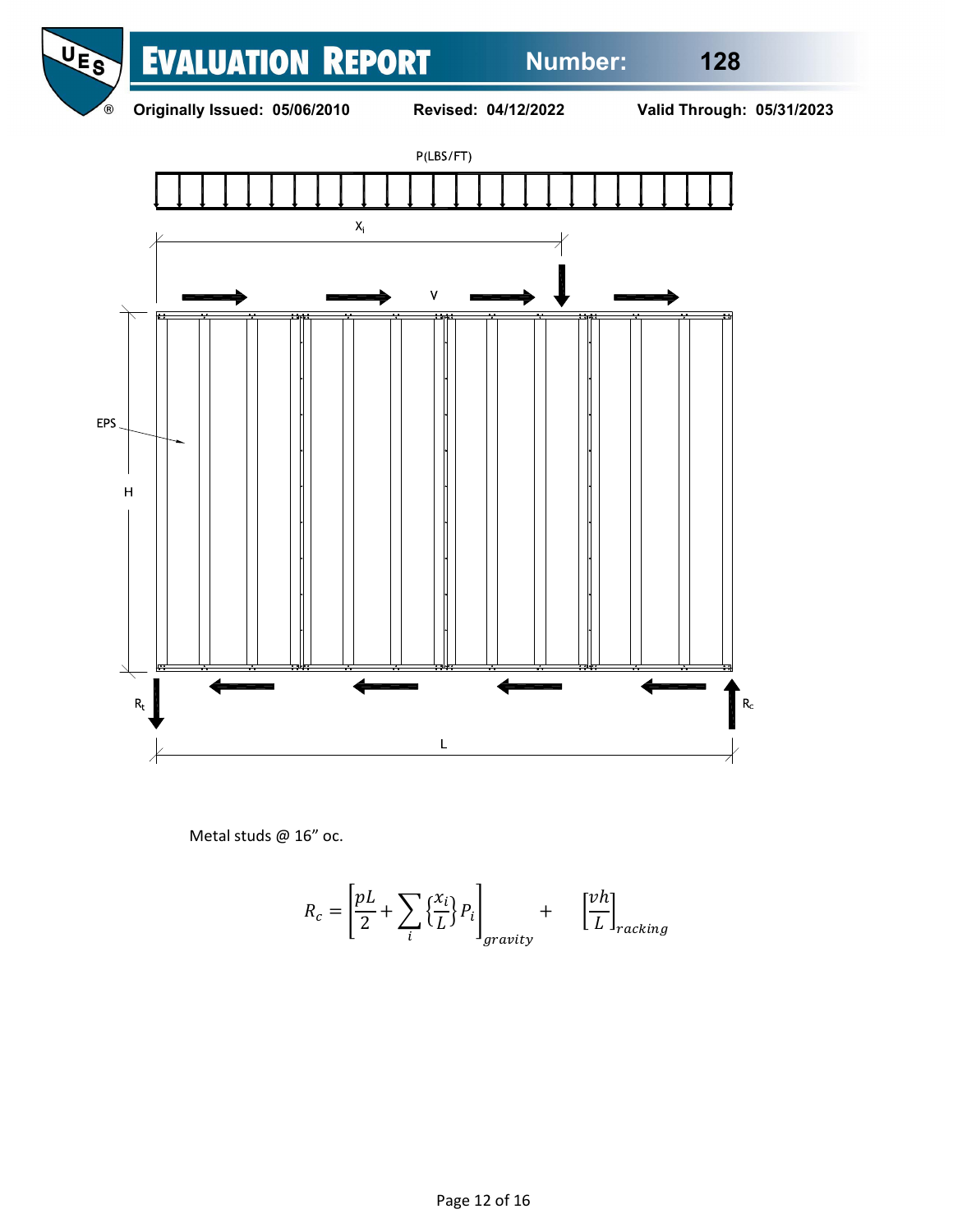

**Originally Issued: 05/06/2010 Revised: 04/12/2022 Valid Through: 05/31/2023** 

| TABLE 16 - Limiting Stud Force (Rc); see above |                              |                                          |                                 |                              |                            |                              |                     |  |  |  |  |
|------------------------------------------------|------------------------------|------------------------------------------|---------------------------------|------------------------------|----------------------------|------------------------------|---------------------|--|--|--|--|
| Gage                                           | Ht<br>h<br>(f <sup>t</sup> ) | 3.5"                                     |                                 |                              | 5.5"                       | 7.5"                         |                     |  |  |  |  |
|                                                |                              | <b>LRFD</b><br>ØR <sub>n</sub><br>(kips) | <b>ASD</b><br>$R_{a}$<br>(kips) | <b>LRFD</b><br>ØRn<br>(kips) | <b>ASD</b><br>Ra<br>(kips) | <b>LRFD</b><br>ØRn<br>(kips) | ASD<br>Ra<br>(kips) |  |  |  |  |
| 20                                             | 8                            | 5.67                                     | 3.60                            | 6.25                         | 3.91                       | 7.76                         | 4.85                |  |  |  |  |
| 20                                             | 9                            | 5.67                                     | 3.60                            | 6.25                         | 3.91                       | 7.76                         | 4.85                |  |  |  |  |
| 20                                             | 10                           | 5.67                                     | 3.60                            | 6.25                         | 3.91                       | 7.76                         | 4.85                |  |  |  |  |
| 20                                             | 12                           | 5.67                                     | 3.60                            | 6.25                         | 3.91                       | 7.76                         | 4.85                |  |  |  |  |
| 18                                             | 8                            | 12.10                                    | 7.56                            | 12.47                        | 7.79                       | 14.04                        | 8.78                |  |  |  |  |
| 18                                             | 9                            | 11.51                                    | 7.19                            | 12.47                        | 7.79                       | 13.93                        | 8.71                |  |  |  |  |
| 18                                             | 10                           | 10.88                                    | 6.80                            | 12.47                        | 7.79                       | 13.77                        | 8.61                |  |  |  |  |
| 18                                             | 12                           | 9.56                                     | 5.98                            | 12.42                        | 7.76                       | 13.42                        | 8.39                |  |  |  |  |
| 16                                             | 8                            | 16.96                                    | 10.60                           | 16.98                        | 10.61                      | 17.57                        | 10.98               |  |  |  |  |
| 16                                             | 9                            | 16.13                                    | 10.08                           | 16.65                        | 10.41                      | 17.40                        | 10.88               |  |  |  |  |
| 16                                             | 10                           | 15.26                                    | 9.54                            | 16.3                         | 10.19                      | 17.20                        | 10.75               |  |  |  |  |
| 16                                             | 12                           | 13.41                                    | 8.38                            | 15.51                        | 9.69                       | 16.76                        | 10.48               |  |  |  |  |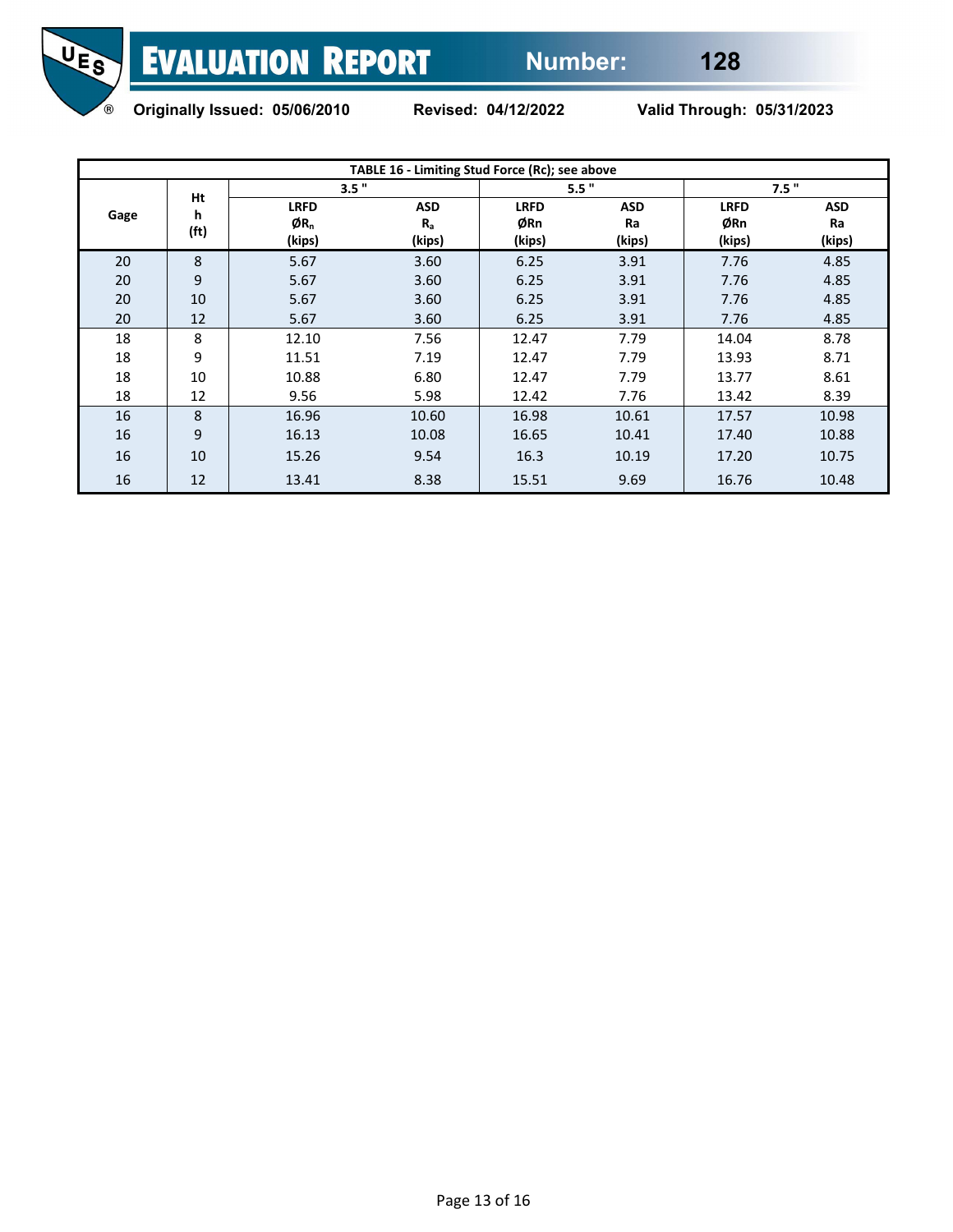



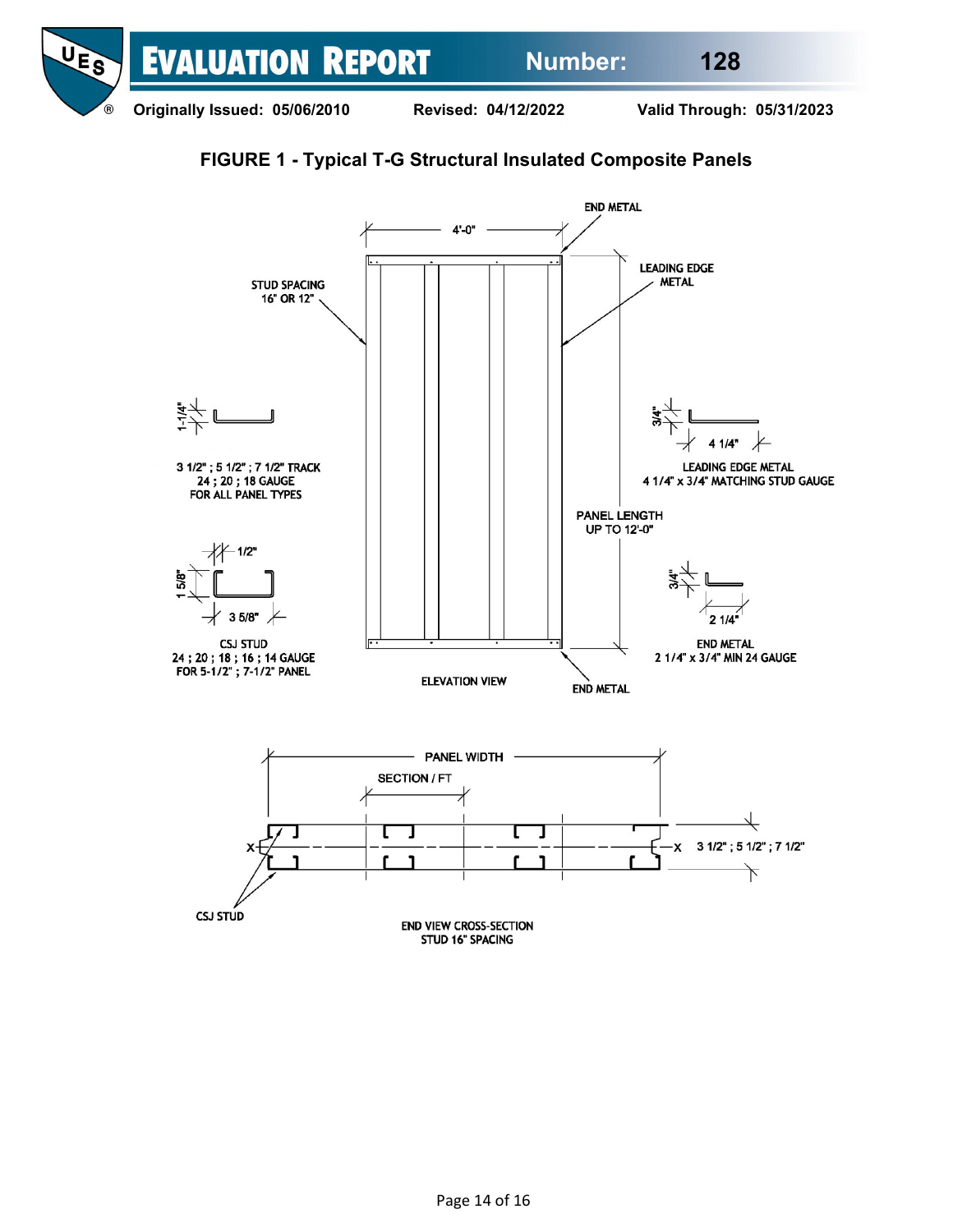